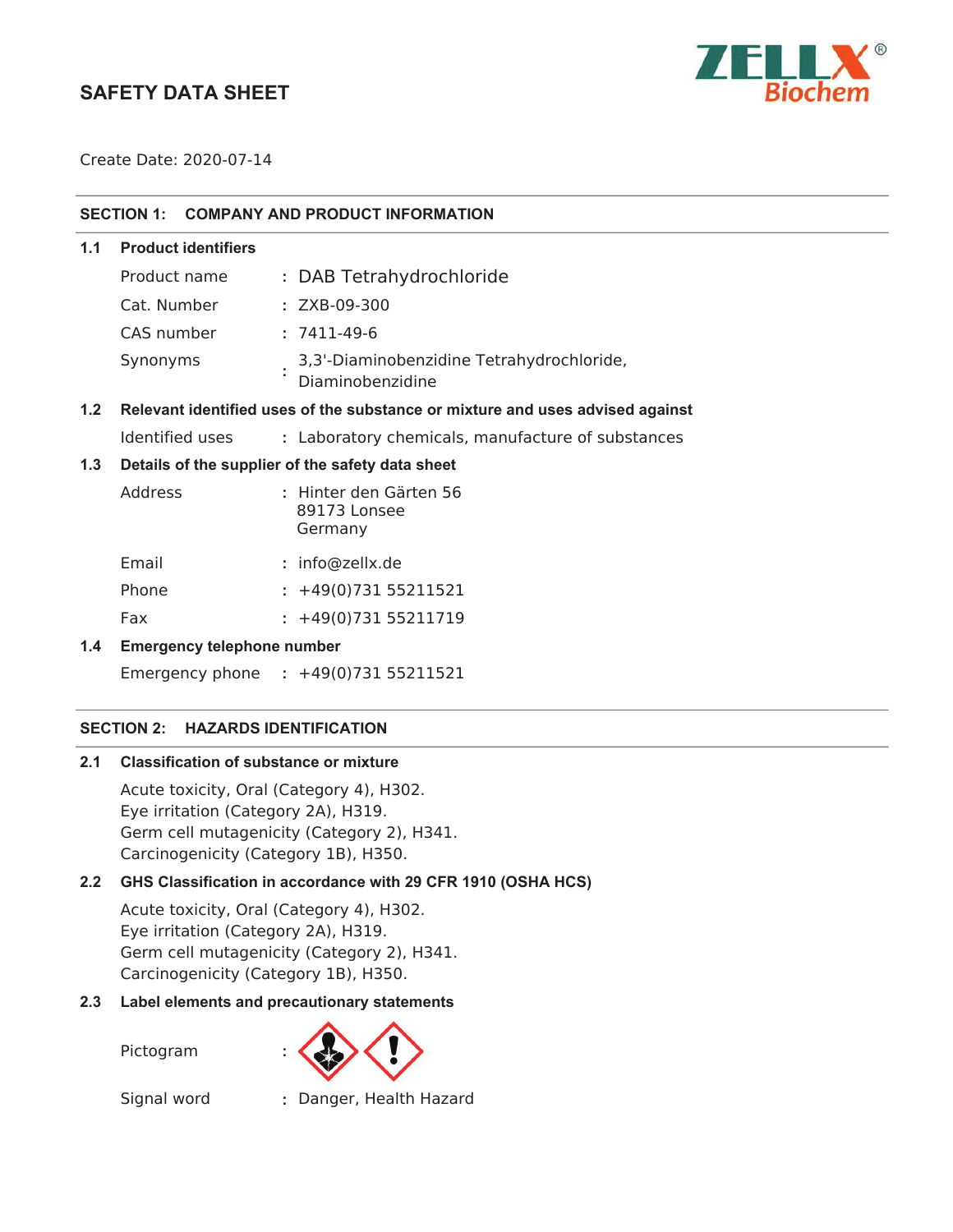| Hazard<br>statement(s)        | : H302 Harmful if swallowed.<br>H319 Causes serious eye irritation.<br>H341 Suspected of causing genetic defects.<br>H350 May cause cancer.                                                                                                                                                                                                                                                                                                                                                                                                                                                                                                                                                                                                                                                                                                                           |
|-------------------------------|-----------------------------------------------------------------------------------------------------------------------------------------------------------------------------------------------------------------------------------------------------------------------------------------------------------------------------------------------------------------------------------------------------------------------------------------------------------------------------------------------------------------------------------------------------------------------------------------------------------------------------------------------------------------------------------------------------------------------------------------------------------------------------------------------------------------------------------------------------------------------|
| Precautionary<br>statement(s) | : P201 Obtain special instructions before use.<br>P202 Do not handle until all safety precautions have been read and<br>understood.<br>P264 Wash skin thoroughly after handling.<br>P270 Do not eat, drink or smoke when using this product.<br>P280 Wear protective gloves/ protective clothing/ eye protection/ face<br>protection.<br>P301 + P312 + P330 IF SWALLOWED: Call a POISON CENTER or doctor/<br>physician if you feel unwell. Rinse mouth.<br>P305 + P351 + P338 IF IN EYES: Rinse cautiously with water for several<br>minutes. Remove contact lenses, if present and easy to do. Continue rinsing.<br>P308 + P313 IF exposed or concerned: Get medical advice/attention.<br>P337 + P313 If eye irritation persists: Get medical advice/ attention.<br>P405 Store locked up.<br>P501 Dispose of contents/ container to an approved waste disposal plant |

# **2.4 Hazards not otherwise classified (HNOC) or not covered by GHS**

No unclassified hazards known.

## **2.5 NFPA Rating**

| Health hazard     | : 2       |
|-------------------|-----------|
| Fire hazard       | $\cdot$ 0 |
| Reactivity hazard | $\cdot$ 0 |

# **2.6 HMIS Rating**

| Health hazard            | . 7      |
|--------------------------|----------|
| Chronic health<br>hazard | $\ast$   |
| Reactivity hazard        | 0        |
| Flammability             | $\Omega$ |
| Physical hazard          |          |

# **SECTION 3: COMPOSITION/INFORMATION ON INGREDIENTS**

## **3.1 Substances**

| Substance                                                                        | CAS#      | EC#       | Concentration |
|----------------------------------------------------------------------------------|-----------|-----------|---------------|
| DAB Tetrahydrochloride<br>M.F: $C_{12}H_{14}N_4 \cdot 4HCl$<br>M.W: 360.11 g/mol | 7411-49-6 | 231-018-9 | 100%          |

## **3.2 Hazardous components & classification**

Acute Tox. 4; Eye Irrit. 2A; Muta. 2; Carc. 1B; H302, H319, H341, H350

## **SECTION 4: FIRST AID MEASURES**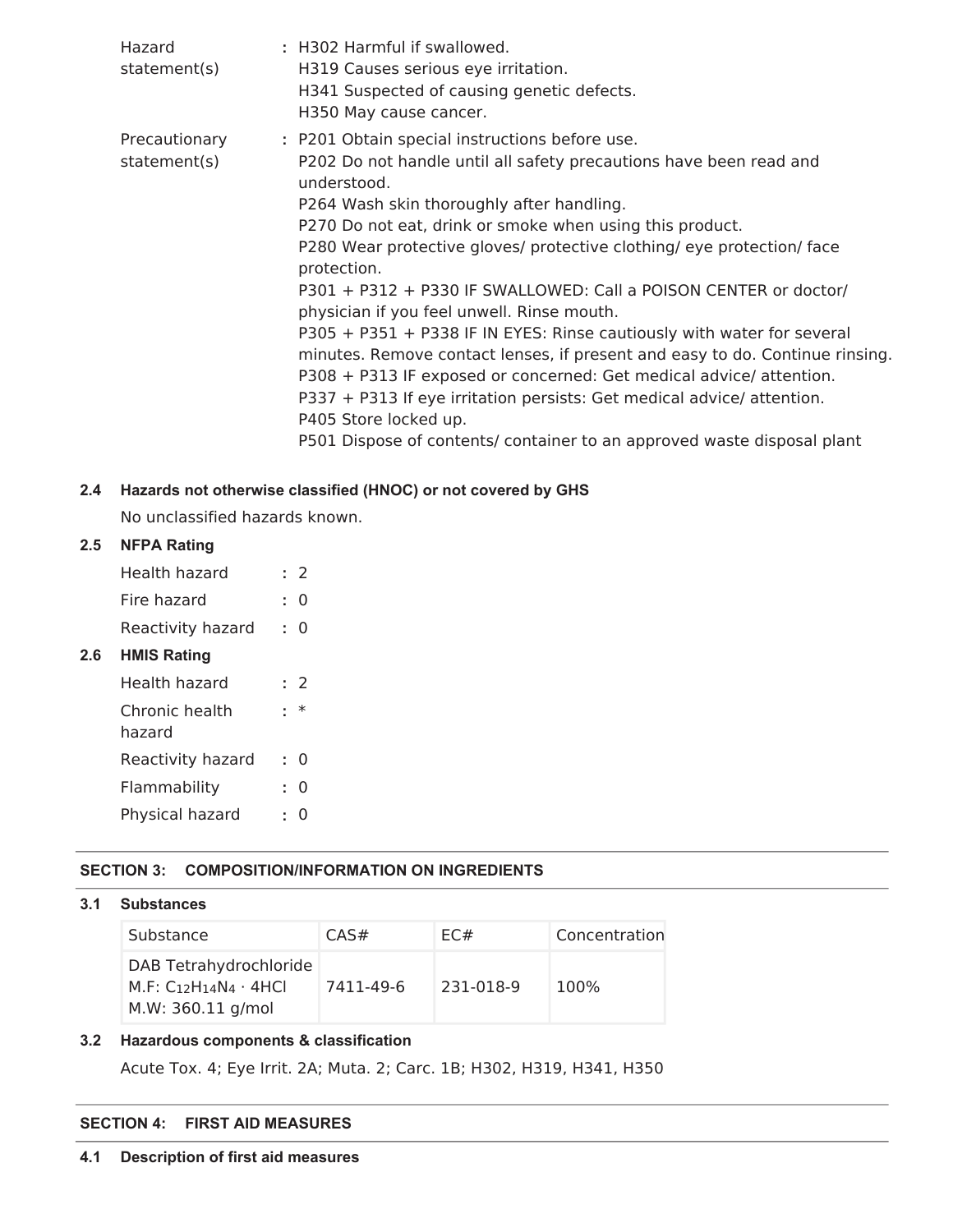## **General advice**

Consult a physician. Show this safety data sheet to the doctor in attendance.Move out of dangerous area.

#### **In case of inhalation**

If inhaled, move person to fresh air and monitor breathing. If not breathing, give artificial ventilation. Consult a physician if symptoms are severe or persistent.

#### **In case of skin contact**

Immediately wash with excess soap and water. If spilled on clothing, remove all affected clothing. Consult a physician if symptoms are severe or persistent.

#### **In case of eye contact**

Rinse thoroughly with plenty of water for at least 15 minutes and consult a physician.

#### **In case of ingestion**

Only induce vomiting if recommended by medical personnel. If subject is unconscious, do not give anything by mouth. If conscious, rinse mouth with water. Consult a physician if symptoms are severe or persistent.

## **4.2 Most important symptoms and effects, both acute and delayed**

All known important symptoms are described in Section 2 and/or Section 11. No other important symptoms to report.

## **4.3 Indication of any immediate medical attention and special treatment needed**

No special treatment indicated. Provide treatment in accordance with exhibited systems.

## **SECTION 5: FIREFIGHTING MEASURES**

## **5.1 Suitable extinguishing media**

Water spray, alcohol-resistant foam, dry chemical, and carbon dioxide are suitable

**5.2 Unsuitable extinguishing media**

Not available

## **5.3 Special hazards arising from the substance**

No special hazards are known to exist regarding combustion of this product.

## **5.4 Advice for firefighters**

Wear protective gear, such as self-contained breathing apparatus, if necessary

## **SECTION 6: ACCIDENTAL RELEASE MEASURES**

## **6.1 Personal precautions, protective equipment and emergency procedures**

Use personal protective equipment. Avoid dust formation. Avoid breathing vapors, mist or gas. Ensure adequate ventilation. Evacuate personnel to safe areas. Avoid breathing dust. **For personal protection see section 8**

## **6.2 Environmental precautions**

Prevent product from entering public sewers and waterways.

## **6.3 Methods and material for containment and cleaning up**

Sweep up any spilled product. Keep in suitable, closed containers for disposal. **For proper disposal see section 13**

#### **SECTION 7: HANDLING AND STORAGE**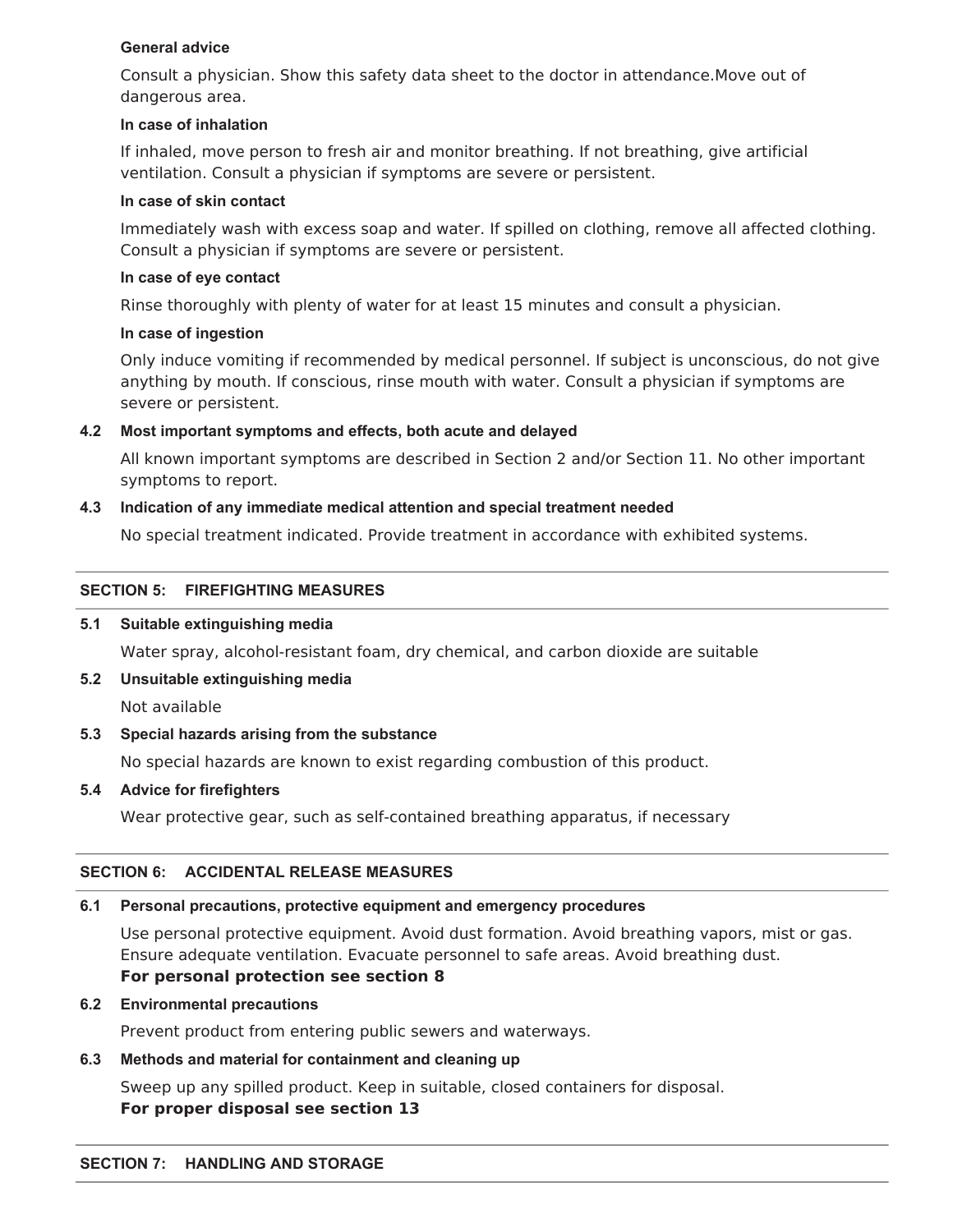## **7.1 Precautions for safe handling**

Avoid contact with skin and eyes. Avoid formation of dust and aerosols.Further processing of solid materials may result in the formation of combustible dusts. The potential for combustible dust formation should be taken into consideration before additional processing occurs. Provide appropriate exhaust ventilation at places where dust is formed.

## **For precautions see section 2**

# **7.2 Conditions for safe storage, including any incompatibilities**

Storage conditions **:** Store in cool, well ventilated area. Keep container tightly closed. Light Sensitive. Product is hygroscopic. Take precautions to avoid contact with atmospheric moisture. Store under Argon. Store at -20 °C

Incompatible materials **:** Not available

# **SECTION 8: EXPOSURE CONTROLS/PERSONAL PROTECTION**

# **8.1 Control parameters**

Contains no substances with occupational exposure limit values.

# **8.2 Engineering controls**

Handle in accordance with good industrial hygiene and safety practice. Wash hands before breaks and at the end of workday.

# **8.3 Personal protective equipment**

| Eye/face protection    | : Safety glasses with side-shields conforming to EN166 Use equipment<br>for eye protection tested and approved under appropriate<br>government standards such as NIOSH (US) or EN 166(EU).                                                                                                                                                                                                                                                           |
|------------------------|------------------------------------------------------------------------------------------------------------------------------------------------------------------------------------------------------------------------------------------------------------------------------------------------------------------------------------------------------------------------------------------------------------------------------------------------------|
| Skin protection        | : Handle with gloves. Gloves must be inspected prior to use. Use proper<br>glove removal technique (without touching glove's outer surface) to<br>avoid skin contact with this product. Dispose of contaminated gloves<br>after use in accordance with applicable laws and good laboratory<br>practices. Wash and dry hands.                                                                                                                         |
| Body protection        | : Complete suit protecting against chemicals, The type of protective<br>equipment must be selected according to the concentration and<br>amount of the dangerous substance at the specific workplace.                                                                                                                                                                                                                                                |
| Respiratory protection | : Where risk assessment shows air-purifying respirators are appropriate<br>use a full-face particle respirator type N100 (US) or type P3 (EN 143)<br>respirator cartridges as a backup to engineering controls. If the<br>respirator is the sole means of protection, use a full-face supplied air<br>respirator. Use respirators and components tested and approved<br>under appropriate government standards such as NIOSH (US) or CEN<br>$(EU)$ . |
| exposure               | Control of environmental: Prevent further leakage or spillage if safe to do so. Do not let product<br>enter drains.                                                                                                                                                                                                                                                                                                                                  |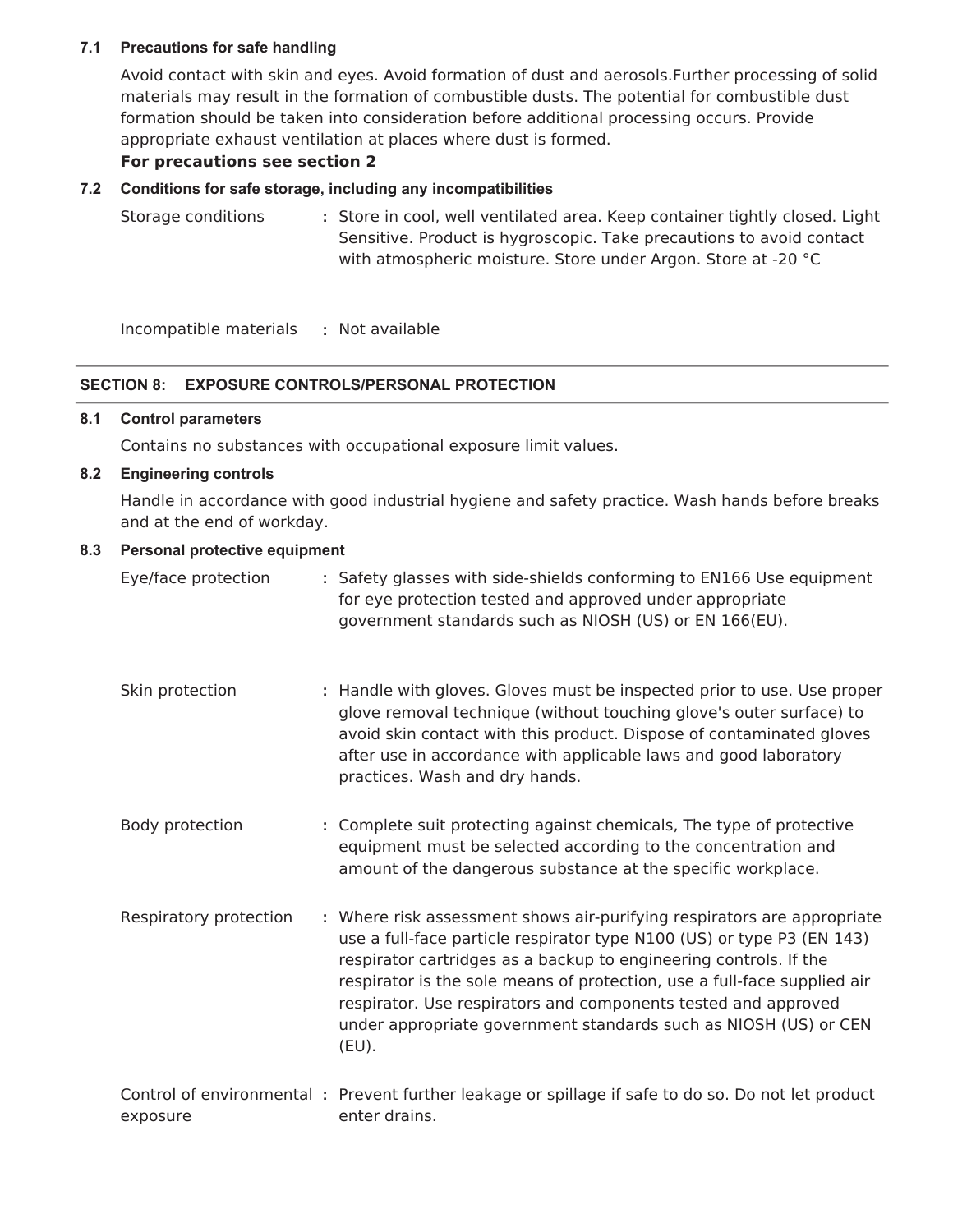**:** When using do not eat, drink or smoke. Regular cleaning of equipment, work area and clothing is recommended. Avoid contact with skin, eyes or clothing. Wash hands thoroughly after handling. Keep away from food, drink and animal feeding stuffs.

#### **SECTION 9: PHYSICAL AND CHEMICAL PROPERTIES**

| 9.1 | Information on basic physical and chemical properties |   |                 |
|-----|-------------------------------------------------------|---|-----------------|
| a)  | Appearance                                            | t | Grey            |
| b)  | Physical states                                       | t | Powder          |
| c)  | Odor                                                  |   | Not available   |
| d)  | Odor threshold                                        | t | Not available   |
| e)  | Melting point                                         |   | 300 °C (572 °F) |
| f)  | Boiling point range                                   |   | Not available   |
| g)  | pH                                                    | t | Not available   |
| h)  | Density                                               |   | Not available   |
| i)  | Flash point                                           | t | Not available   |
| j)  | Evaporation rate                                      | t | Not available   |
| k)  | Flammability                                          | t | Not available   |
| I)  | Upper/lower flammability or<br>explosive limits:      |   | Not available   |
| m)  | Vapor pressure                                        |   | Not available   |
| n)  | Vapor density                                         |   | Not available   |
| O)  | Relative density                                      |   | Not available   |
| p)  | Water solubility                                      | t | Soluble         |
| q)  | Partition<br>coefficient:n-octanol/water              |   | Not available   |
| r)  | Autoignition temperature                              | ÷ | Not available   |
| s)  | Decomposition temperature                             | t | Not available   |
| t)  | Kinematic viscosity                                   |   | Not available   |
| u)  | <b>Explosive properties</b>                           | t | Not available   |
| V)  | Oxidizing properties                                  | t | Not available   |
| w)  | Solubility in other solvents                          | t | Not available   |
| x)  | Surface tension                                       | t | Not available   |

# **SECTION 10: STABILITY AND REACTIVITY**

#### **10.1 Reactivity**

No special reactivity is known. Non-reactive under normal use.

## **10.2 Chemical stability**

Product is stable when stored as recommended.

## **10.3 Stability note(s)**

No special or unusual instability known.

**10.4 Polymerization**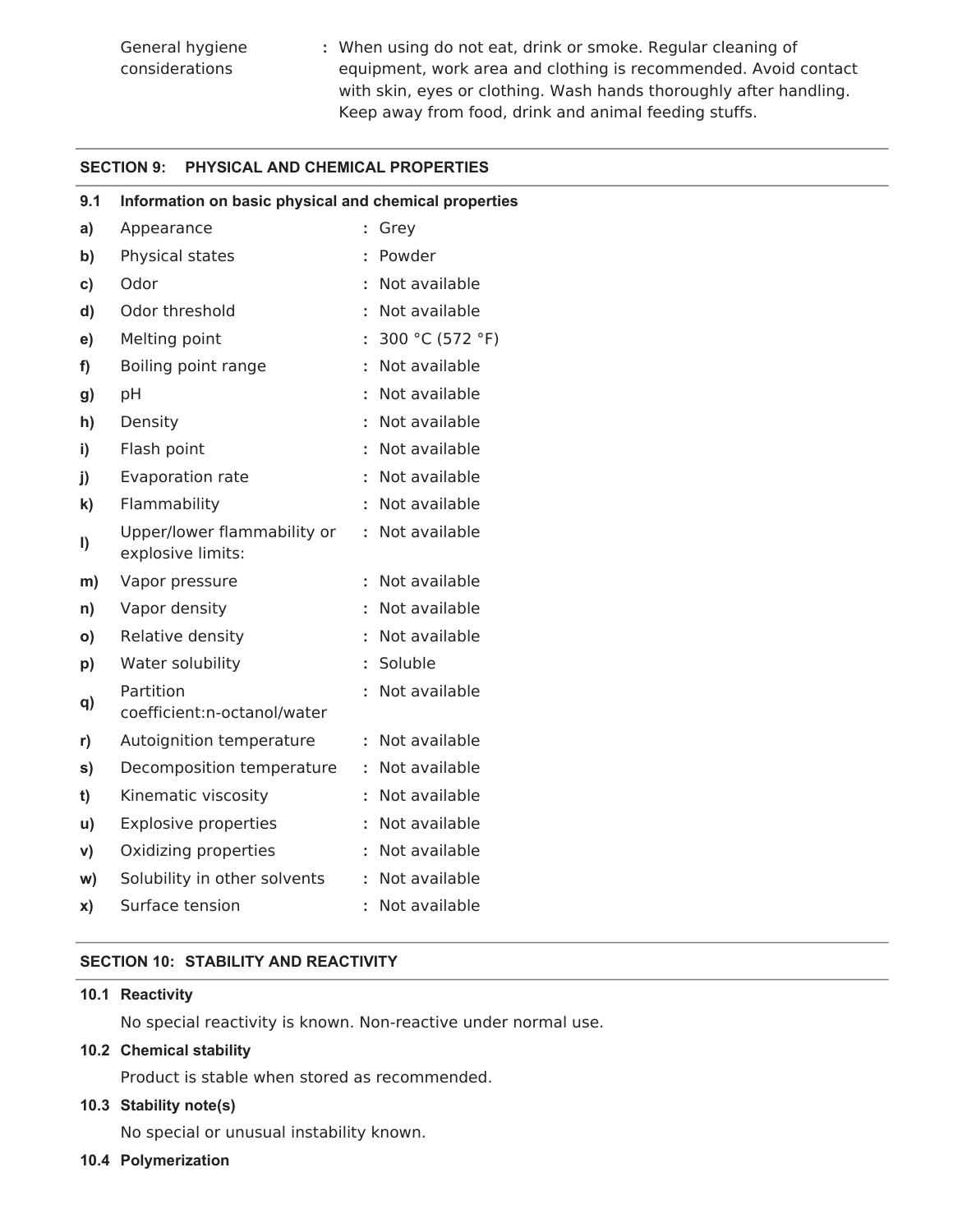No known polymerization possible.

#### **10.5 Possibility of hazardous reactions**

No known hazardous reactions are possible.

# **10.6 Incompatible materials**

Strong oxidizing agents.

# **10.7 Hazardous decomposition products**

Carbon oxides, Nitrogen oxides (NOx)

## **SECTION 11: TOXICOLOGICAL INFORMATION**

# **11.1 Acute toxicity** LD50 Oral **:** No toxicity data available. LD50 Dermal **:** No toxicity data available.

LC50 Inhalation **:** No toxicity data available.

# **11.2 Skin corrosion/irritation**

No skin/corrosion irritation data available.

## **11.3 Serious eye damage/eye irritation**

No eye damage/irritation data available.

## **11.4 Respiratory or skin sensitization**

No sensitization data available.

## **11.5 Germ cell mutagenicity**

No mutagenicity data available.

## **11.6 Carcinogenicity**

| <b>IARC</b><br>: Product and components are not regulated by the IARC. |  |
|------------------------------------------------------------------------|--|
|------------------------------------------------------------------------|--|

- ACGIH **:** Product and components are not regulated by the ACGIH.
- NTP **:** Product and components are not regulated by the NTP.
- OSHA **:** Product and components are not regulated by OSHA.

# **11.7 Reproductive toxicity**

No reproductive toxicity data available.

# **11.8 Specific target organ toxicity – single exposure** No specific organ toxicity data available.

# **11.9 Specific target organ toxicity – repeated exposure**

No specific organ toxicity data available.

## **11.10Aspiration hazard**

No aspiration hazard data available.

## **11.11Additional Information**

RTECS: No RTECS data available.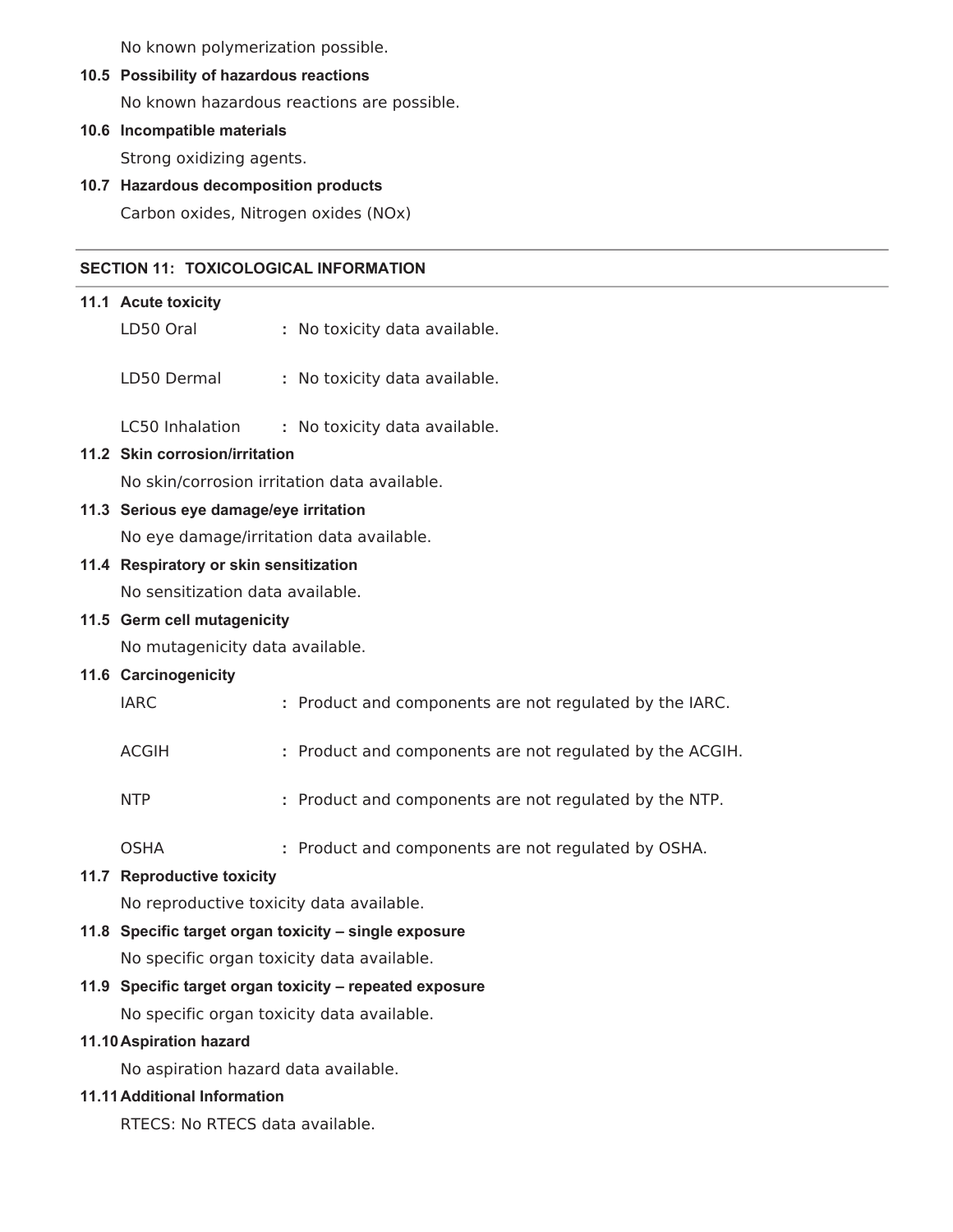#### **SECTION 12: ECOLOGICAL INFORMATION**

#### **12.1 Toxicity**

No ecological toxicity data available.

#### **12.2 Aquatic toxicity**

No aquatic toxicity data available.

**12.3 Persistence and degradability**

No persistence/degradability data available.

**12.4 Bioaccumulative potential**

No bioaccumulation data available.

#### **12.5 Mobility in soil**

No soil mobility data available.

#### **12.6 Results of PBT and vPvB assessment**

PBT/vPvB assessment not available as chemical safety assessment is not required/was not conducted.

#### **12.7 Other adverse effect**

No other adverse effect data available.

#### **SECTION 13: DISPOSAL CONSIDERATIONS**

#### **13.1 Product**

Disposal should be in accordance with applicable regional, national and local laws and regulations.

#### **13.2 Packaging**

Do not reuse container.

#### **13.3 Recommendation**

Waste codes should be assigned by the user based on the application for which the product was used.

#### **SECTION 14: TRANSPORTATION INFORMATION**

#### **14.1 DOT (US)**

Not a dangerous good under DOT(US) regulations.

## **14.2 IMDG**

Not a dangerous good under IMDG regulations.

#### **14.3 IATA**

Not a dangerous good under IATA regulations.

#### **SECTION 15: REGULATORY INFORMATION**

# **15.1 SARA**

SSARA 302: This product and components are not subject to the reporting requirements of SARA Title III, Section 302.

SARA 313: This product does not contain any components with known CAS numbers that exceed the threshold reporting levels established by SARA Title III, Section 313.

SARA 311/312: No SARA Hazard